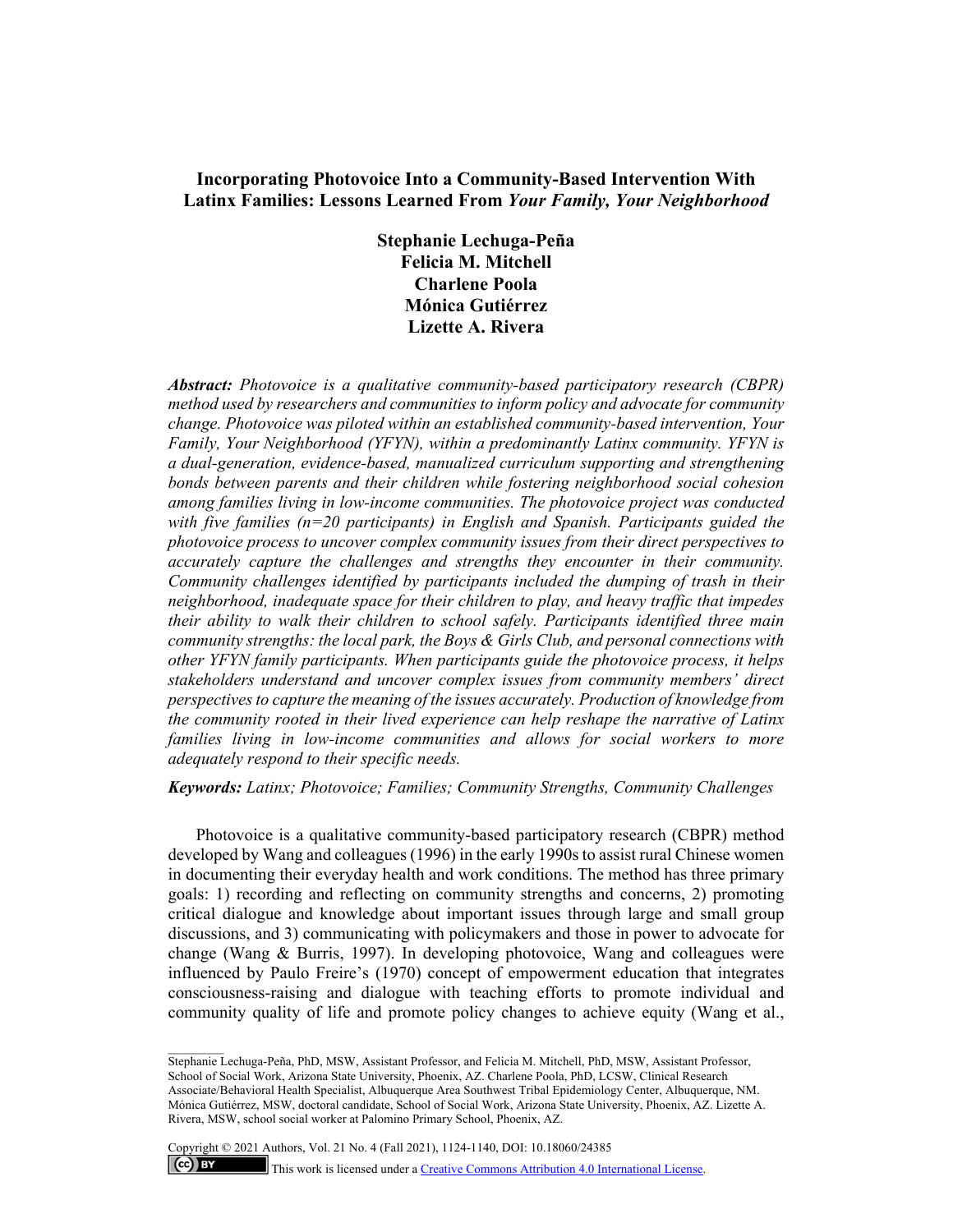1996). Through Freire's influence, photovoice recognizes how power informs oppression and domination, as one party's interests dominate and oppress other parties' well-being based on their position of power within society (Wang & Burris, 1997). Further, the approach is designed to empower action as community members advocate for creating positive community change. Photovoice has proven to be a convenient research method that can be used by a variety of researchers and communities, and it supports elevating community members into the policy sphere to advocate for local community change (Harley, 2015; Jarldorn, 2019; Lennon-Dearing & Hirschi, 2019; Mitchell, 2018; Rahman et al., 2020).

Wang and Burris (1997) advise that photovoice should be "creatively and flexibly adapted to the needs of its users" (p. 383). The creative and flexible allowances of photovoice are especially crucial for research contexts that emphasize CBPR principles of community input and choice (Israel et al., 2010; Minkler, 2005; Wallerstein & Duran, 2010). In particular, photovoice uses participant-generated photographs and storytelling to convey perspectives on central issues that can then be communicated to key stakeholders and other people outside of the community. The photos become part of data analysis, as they are connected to the community's broader story and serve an illustrative purpose beyond the basic description of the place, object, or person photographed. Photovoice has been used to convey a variety of issues and concerns with diverse communities, including food justice with youth of color (Leung et al., 2017), environmental change and water with American Indians (Mitchell, 2018), and health and nutrition education with Latinx groups, among others (Alcazar et al., 2017).

In this project, photovoice was incorporated into an established community-based intervention, *Your Family, Your Neighborhood* (YFYN), to support the curriculum's original goals and highlight accommodations made to honor community preferences and the realities of community-based participatory research (CBPR). YFYN is a 12-week community-based dual-generation intervention developed and launched in 2012 in Denver, Colorado and Phoenix, Arizona in 2019 (Lechuga-Peña & Brisson, 2018a). YFYN aims to build socially cohesive communities among family cohort participants to address adverse conditions in neighborhoods with a high concentration of poverty by fostering a network of trusting and cohesive relationships among participants (Brisson et al., 2019). This photovoice project was piloted with a Latinx community in English and Spanish simultaneously to accommodate the participant's preferred language.

## **Photovoice With Families and Latinx Communities**

Although photovoice has gained popularity in recent years (Harley, 2015; Lennon-Dearing & Hirschi, 2019; Mitchell, 2018; Rahman et al., 2020), few studies have used the family unit as participants, in which both parents and children work together in all aspects of the project. Bredesen and Stevens (2013) worked with homeless families living in St. Paul, Minnesota, to offer health providers insight into where to focus their efforts and resources. Using photovoice, they provided cameras to participants to capture their everyday experiences of homelessness. Photos were used to guide the participant interviews to identify their health and basic living needs. Other projects have used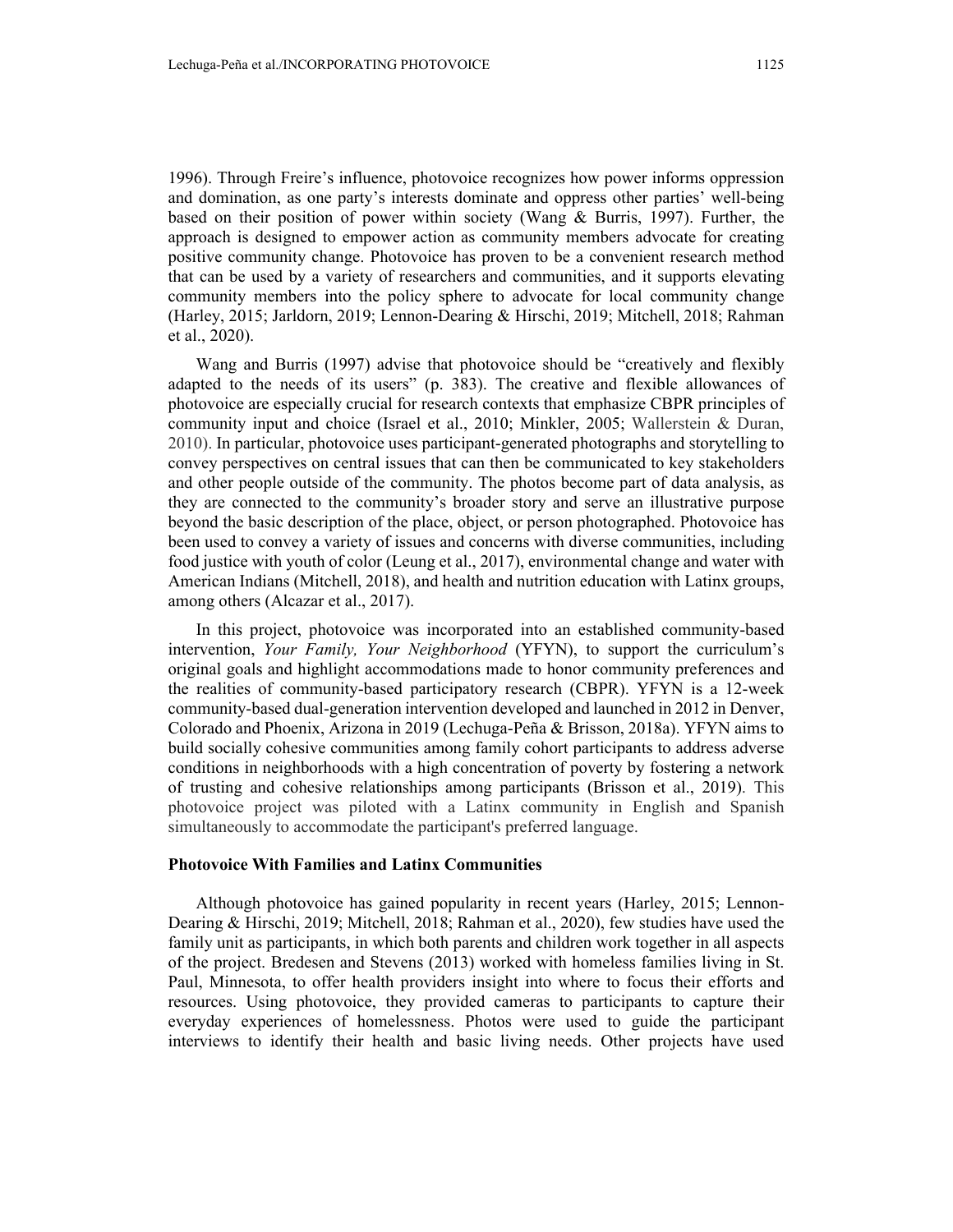photovoice with families as a tool to assess community programs and their impact on participants. For example, the Brighter Bites program solicited low-income Spanishspeaking families' perspectives to learn about the effects of the weekly distribution of fresh produce, recipe tastings, and nutrition education to improve dietary habits (Alcazar et al., 2017). Woodgate and colleagues (2016) used photovoice to explore youth perspectives of health, including the impact of chronic illness on families, to develop better policy and services.

Latinx communities have utilized photovoice to address a range of issues including public housing conditions and health (Evans-Agnew et al., 2016), childhood obesity (Torres et al., 2013), and youth engagement (Kia-Keating et al., 2017; Madrigal et al., 2014; Noone et al., 2016). Public housing communities across the United States experience deteriorating neighborhoods and a lack of resources (Gennetian et al., 2012; Lechuga-Peña, & Brisson, 2018b). Researchers have found photovoice to be a valuable tool at the mezzo level to visually represent a community's self-identified issues visually. Goals from previous photovoice studies include documentation of community pride through positive well-being (Aber et al., 2017), reducing mental health disparities to advocate for enhanced housing policies (Duffy, 2010), and improving housing wraparound service models (Keller, 2011). From a micro-level system perspective, photovoice research with lowincome Latina mothers enhanced their ability to communicate pressures related to parenting as a result of acculturation to child-rearing norms and values in the United States. Latina mothers utilized photovoice to demonstrate to local policymakers evidence of environmental injustice in their neighborhood affecting their children's health (Evans-Agnew et al., 2016; Torres et al., 2013). Latinx youth face unique cultural stressors related to teen pregnancy, environmental injustice, and violent and lethal assaults. These studies illustrate how the youth had the opportunity to provide their perspective as active and knowledgeable members of their community. In most studies, youth were able to enhance their leadership skills while addressing relevant issues identified as barriers to their ability to thrive (Kia-Keating et al., 2017; Madrigal et al., 2014; Noone et al., 2014).

Limited studies exist that use photovoice with the entire family unit as participants, in which parents and children work together in all aspects of the photovoice project. Additionally, to our knowledge, no studies have explored the practice implications of photovoice and its integration into an established community-based intervention with families, offered in both English and Spanish.

## *Your Family, Your Neighborhood*

YFYN is a 12 session, family-based program offered in local community settings at convenient locations to eliminate barriers to program access that low-income families commonly face. Research indicates that serving a group of people who live near each other increases the likelihood that participants will form social networks and friendships beyond the intervention period (CDC, 2011). YFYN strengthens the bonds between children and parents, builds parents' attachment to their child's school, fosters neighborhood social cohesion, promotes positive youth development, and improves health and well-being (Lechuga-Peña & Brisson, 2018a). YFYN focuses on issues that impact parent-child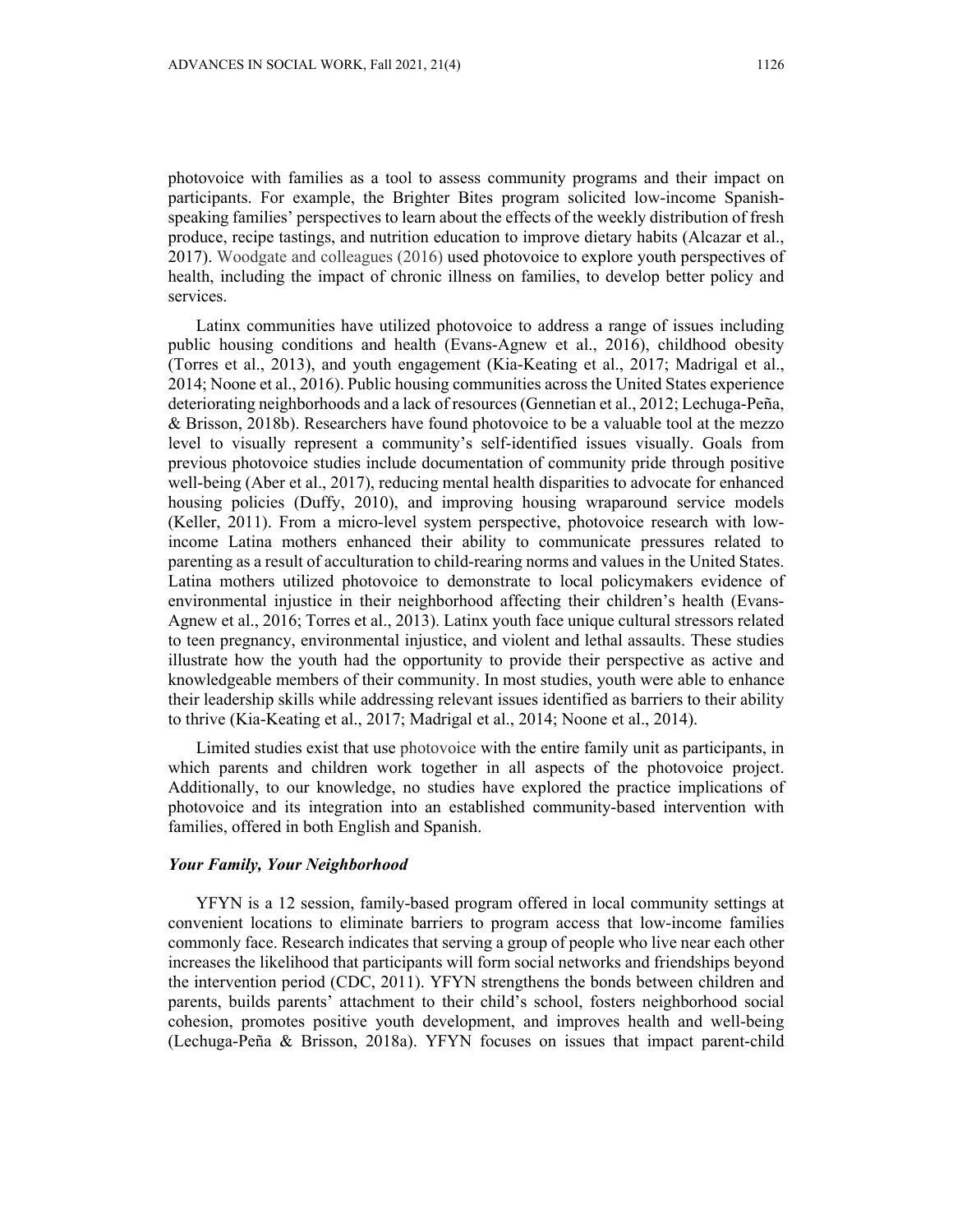relationships and family functioning within the context of local neighborhood schools. The manualized curriculum is available in English and Spanish. It includes information about parental school engagement, problem-solving, developing coping skills, and building relationships and communication skills within families and communities. Each two-hour session begins with a family dinner where families interact with one another and focus on their familial bonds through active engagement in a neutral environment (i.e., school building). After dinner, parents/guardians participate in group-based sessions to learn ways to engage in their child's school, support academic achievement, advocate for their children, and create healthy communities. The children participate in concurrent sessions that mirror the parent curriculum, where they engage in skill-based learning activities aligned with the program's goals. Each session concludes with parents/guardians and children coming back together as a large group to discuss what they learned and how to apply it to improve their lives and their community.

The program's final sessions are focused on completing a community project together to promote family and neighborhood cohesion. Together, families identify a community concern and then plan and carry out a project designed to address the issue. Active engagement in the community develops neighborhood social cohesion among YFYN participants and within the broader community. Neighborhood social cohesion is defined as the trusting relationships and shared values and norms of residents (Lin, 2001; Sampson et al., 1997) and is a protective factor for the health and well-being of families living in low-income neighborhoods (Kawachi et al., 2008). In 2019, photovoice was piloted with YFYN to enhance community engagement and provide participants a greater participatory, collaborative experience during their community project. Photovoice is a way for community members to share about their lives from their perspective to promote understanding and ultimately improve the health and well-being of their community.

### **Method**

#### **Setting and Participants**

During fall 2019, YFYN was administered at a large public Title I elementary school in the Southwest. Nearly 75% of the elementary school students identify as Latinx and live in the surrounding low-income neighborhood. YFYN sessions took place after the traditional school day ended and in the early evenings on the elementary school campus. Participants were recruited through teacher referrals and the school social workers. Flyers were also sent home with students, providing additional information about the program. Five families (n=20 participants) participated in the YFYN intervention and all five families participated in the photovoice project. All project materials were translated and back-translated into Spanish/English. Participant demographics were collected via a survey at the beginning of the YFYN intervention. Three fathers, four mothers, one grandmother, and their respective children between the ages of seven and twelve participated. Two families were bilingual, two families spoke Spanish only, and one family spoke English only. Four families identified as Latinx, and one family identified as White. The families' mean years of residency in their community was 5.7, and approximately half of the parent participants had completed some high school or less, and the other parent participants had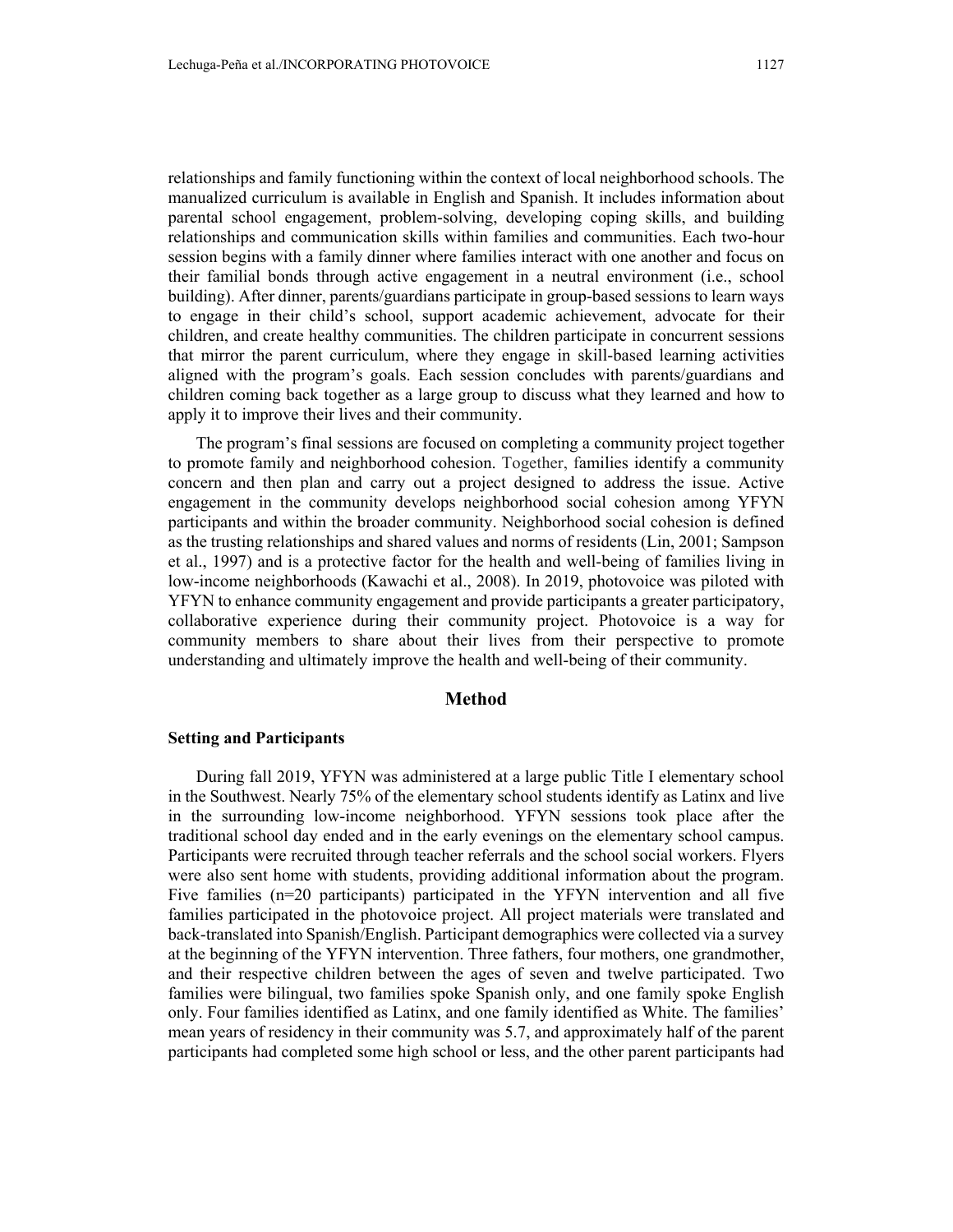a high school degree or equivalent. The parents' mean age was 38.3 years, and the children's mean age was 9.1 years. Nearly 63% of the child participants were female, and 37% were male. The study was approved by the Institutional Review Board at Arizona State University. Informed consent was obtained from all participants in their preferred language.

## **Procedures**

YFYN sessions 1 through 9 focus on the parent-child relationship and parental school engagement, while sessions 10 through 12 address community social cohesion. As part of the community sessions, photovoice was used to visually explore community strengths and challenges from the family unit's perspective. In preparation for the photovoice project, families were asked during Session 10 to create an Asset Map that included resources they value in their community (see Table 1). Next, they were asked to write or draw the components they liked about their community on one side of the paper, and on the other side, the aspects they did not like or would like to change in their neighborhood. Participants were prompted to consider the many different aspects, including, but not limited to, community associations, institutions, individuals, physical spaces, and the local economy. This exercise was an essential starting point for both parents/guardians and children to consider their community's strengths and challenges as they prepared for the photovoice project.

| YFYN    |                                                            |                                                                                                    |                                                                                                                                                                                                                             |
|---------|------------------------------------------------------------|----------------------------------------------------------------------------------------------------|-----------------------------------------------------------------------------------------------------------------------------------------------------------------------------------------------------------------------------|
| Session | Title                                                      | Purpose                                                                                            | Goals                                                                                                                                                                                                                       |
| 10      | What Does My<br>Community Mean<br>to Me?                   | Intended to help<br>families identify<br>the strengths $\&$<br>challenges of their<br>neighborhood | Identify:<br>• Strengths $&$ challenges of their<br>neighborhood using an Asset Map<br>• What their neighborhood means to<br>them<br>• Who is in their community<br>• Their priorities for change in their<br>neighborhoods |
| 11      | My Community<br>Through<br>Photovoice                      | Used to go over the<br>PHOTO technique<br>$&$ to determine the<br>emerging themes $\&$<br>findings | PHOTO worksheets, photograph<br>presentation, & Focus Group                                                                                                                                                                 |
| 12      | Connecting With<br>Your Community<br>Through<br>Photovoice | Planned<br>community event                                                                         | Wrap up the sessions, celebrate the<br>families' accomplishments in the<br>sessions & present the Photovoice<br>project                                                                                                     |

Table 1. *YFYN Session Number, Title, Purpose, and Goals* 

During Session 11, participants were provided an overview of photovoice and its related procedures, including a training and ethics component informed by Wang and Burris (1997). During the training and ethics learning session, participants were asked to consider the following questions when deciding what they would photograph: 1) How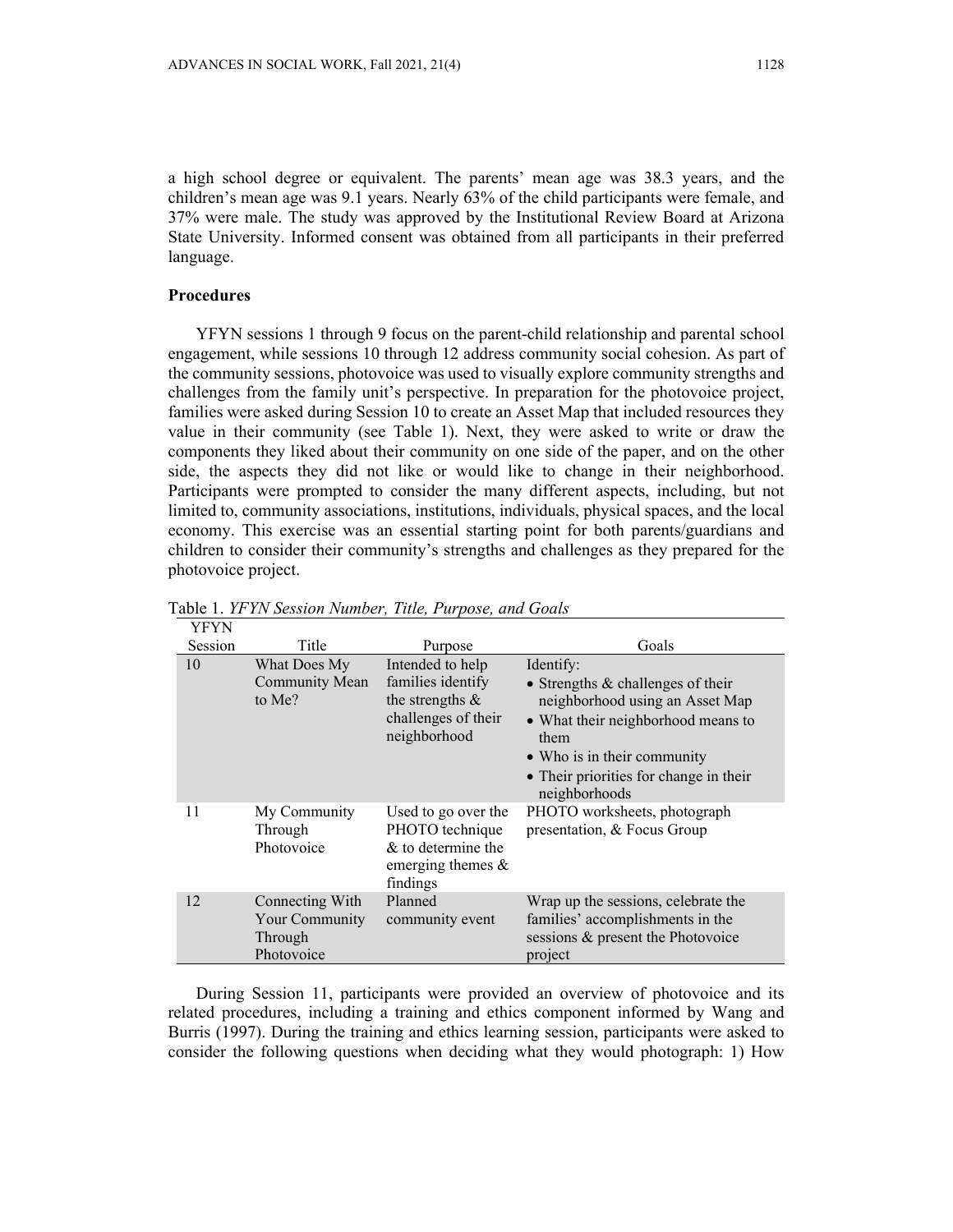might my community react to this photo? 2) Will it create a scandal or conflict in my community? 3) Could the photo create negative perceptions of some individuals or groups in my community? The following instructions were also given to participants:

- 1. Please do not intrude into a person's private space, and respect people's wishes if they do not want their photograph taken.
- 2. If you do take photographs of people, you MUST get a signed photo release from EVERY person that can be identified in the photographs you take.
- 3. Avoid taking photos of embarrassing things about yourself or others. Do not take photos that show people or yourself in a false or negative way.
- 4. Please do not take photographs of people, places, or things that should not be photographed or shared outside your community. What will this photo say about my community?

During the photovoice learning session, families were given a photography assignment and asked to photograph a total of eight images, including four strengths and four challenges in their community. Participants were also asked to take these photographs during the following week. Their photographs would build upon the asset map activity from Session 10. Parent participants were reminded to encourage their children to participate in decision-making while taking photographs in their community.

### **Participant Photos and Activity**

During the week leading up to the  $12<sup>th</sup>$  and final YFYN session, parent participants forwarded the photos their family took to the lead YFYN facilitator through text message or email. The lead facilitator then printed two copies of each photo. One copy of each photo was to be used for the photovoice display boards families would create, and one copy was given to the families for them to keep. During the  $11<sup>th</sup> YFYN$  session, families were given the option to be divided into mixed groups or work with their family unit to complete their photovoice displays. Participants chose to work together as a family unit to create their photovoice displays and present them to the larger group. In preparing to create their photovoice displays, families were asked to choose two of the photos they took that represented their community's strengths and two that represented challenges in their community. Once families had selected their photos, the facilitators used the PHOTO technique, similar to the SHOWED technique (see Catalani & Minkler, 2010; Hergenrather et al., 2009; Shaffer, 1983), to guide participant discussion and dialogue. Each family was provided a worksheet to capture their responses for each photo they chose and were encouraged to write down their responses in their preferred language. The PHOTO technique worksheet includes the following prompts and questions:

- 1. P- Describe your *picture*.
- 2. H- What is *happening* in your photo?
- 3. O- Why did you take a picture of this?
- 4. T- What does this picture tell us about your *life* and your *community*?
- 5. O- How can this picture provide *opportunities* to improve your community?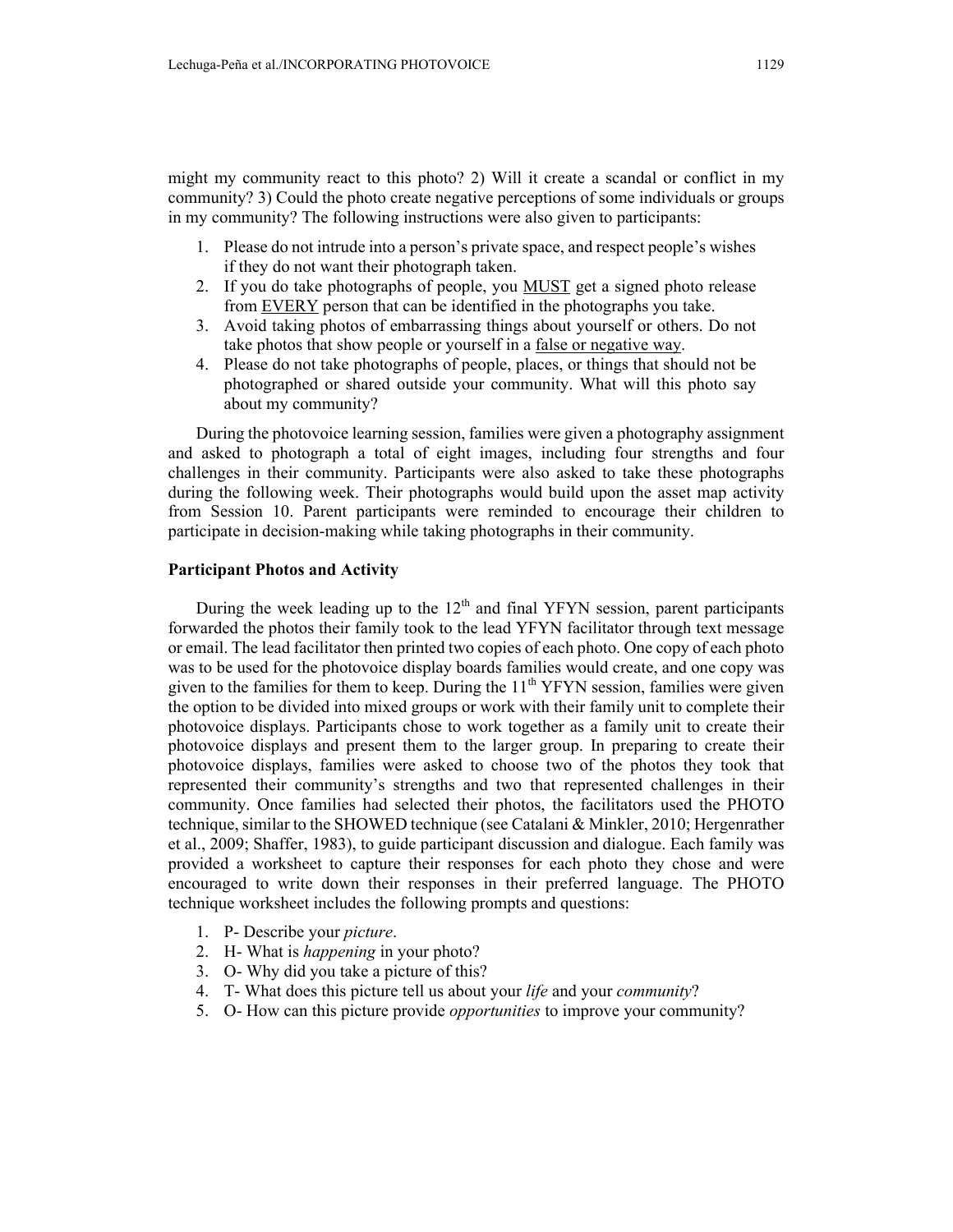Participants primarily wrote their responses to the PHOTO prompts in Spanish; however, some families chose to write their responses in Spanish *and* English. This activity took approximately 45 minutes to complete, and in total, the families selected 20 photos, including ten strengths and ten challenges. Upon completion of the PHOTO worksheet, a large group discussion was conducted with all participants. One representative chosen by each family shared, at minimum, two photos (one strength and one challenge) and the accompanying worksheet with their responses. As each family presented, a YFYN facilitator wrote down a description of their picture on the whiteboard, while another facilitator took each photo around for participants to view. Participants were invited to ask clarifying questions or provide feedback. Finally, program facilitators worked with the participants to identify the overarching themes (top three challenges and top three strengths) and to select the final photos to be displayed in the dissemination event.

## **Participant Photos and Dissemination to Key Community Stakeholders**

An important aspect of photovoice is the dissemination of findings to key community stakeholders. Dissemination in photovoice is typically done in two ways: (1) the process of creating visual images is often a source of empowerment, and (2) photographs are displayed in the community's public spaces, where people can see the issues captured through photography (Wang et al., 1996). During the last YFYN session, participants were provided a poster board, a copy of the photographs they had taken, the PHOTO worksheets they had completed with their narratives, and additional supplies to create their family's photovoice display. Each family member was encouraged to help create their family's display board. Once each family had created their photovoice display, they were asked to choose one person from their family to present their project to the stakeholders and each other. The families decided that their children would present on each family's behalf. The presentations were both personal and powerful; children read their narratives aloud in Spanish and English and explained what their family had photographed and why.

Community stakeholders, including the school principal and social workers, the afterschool program director, and the grantor of programs, attended the dissemination event that included a celebration of program completion with food and participant presentations about the photovoice project and its findings. Participants shared that the community's challenges include the dumping of trash in their neighborhood (see Figure 1), inadequate space for their children to play (see Figure 2), and heavy traffic that impedes their ability to walk their children to school safely (see Figure 3). Participants identified the local park (see Figure 4), the Boys & Girls Club (see Figure 5), and connections with other YFYN families (see Figure 6) as strengths in their community.

Participants stated they believed their voices were important and felt like they were heard. They also shared how much they appreciated the community stakeholders attending their presentation and thought this demonstrated their commitment to their community. The community stakeholders indicated how impressed they were with the presentations and learned more about the participants' lived experiences. They also noted how pleased they were with participant engagement and supported continuing the intervention at their school with the photovoice component.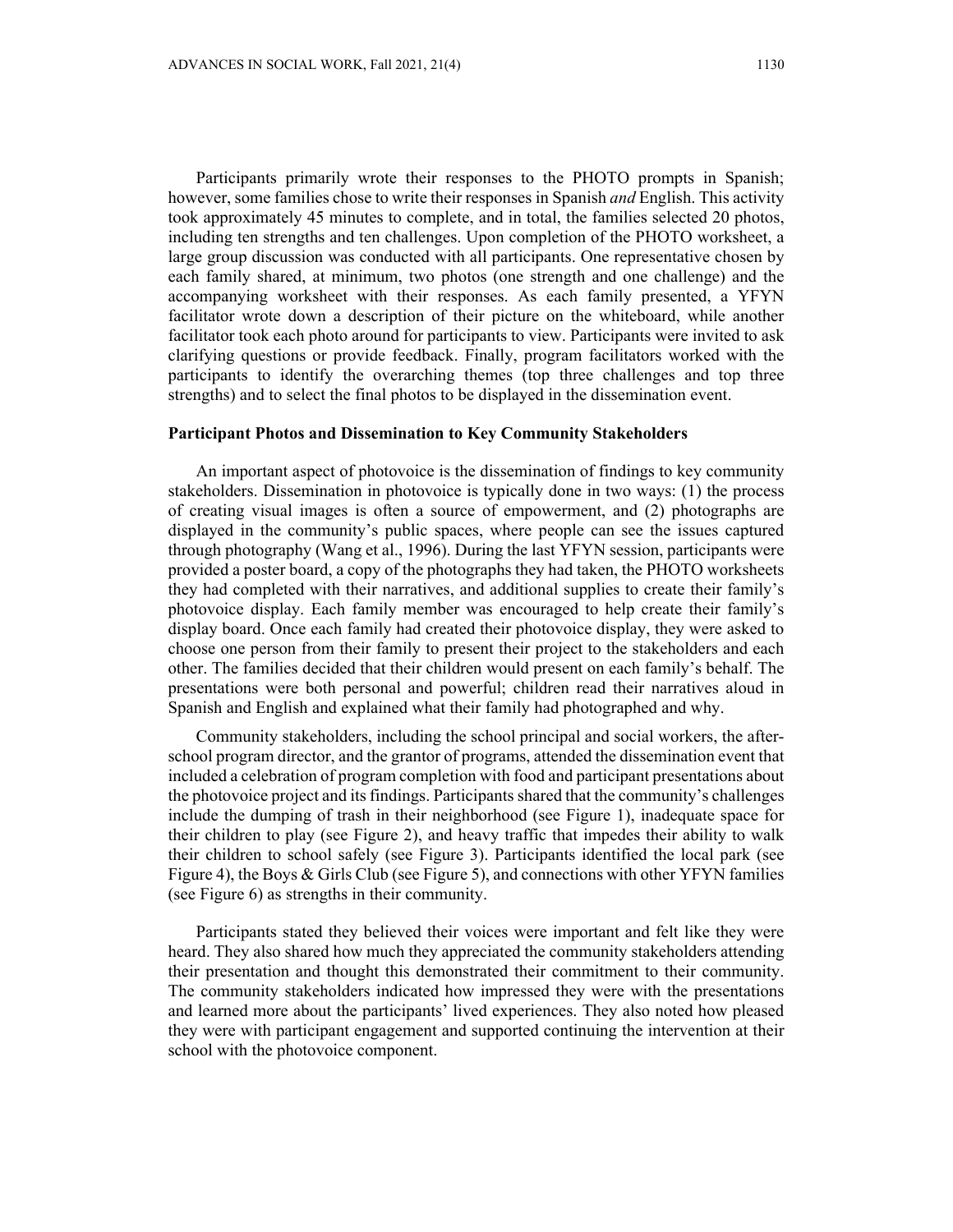Figure 1. *Community Challenges-Dumping of Trash in Their Neighborhood* 



*Esta imagen describe cómo se coloca la basura en la ubicación incorrecta y siempre hay basura en todas partes y nunca se limpia. Da una mala reputación sobre nuestro vecindario.* 

[*This picture describes how the trash is placed in the wrong location, and there is always trash everywhere, and it never gets clean. It gives a bad reputation about our neighborhood.*]

YFYN Participant-Age 51

Figure 2. *Community Challenges-Inadequate Space for Their Children to Play* 



*Nadie puede jugar porque siempre está mojado; la gente también pelean allí.* 

[*No one can play because it's always wet; people fight there too.*]

YFYN Participant-Age 8

Figure 3. *Community Challenges- Heavy Traffic When Walking Their Children to School* 



*Aquí hay demasiado accidentes, y cada día corremos un riesgo.* 

[*There are too many accidents here, and every day we run a risk.*]

YFYN Participant-Age 30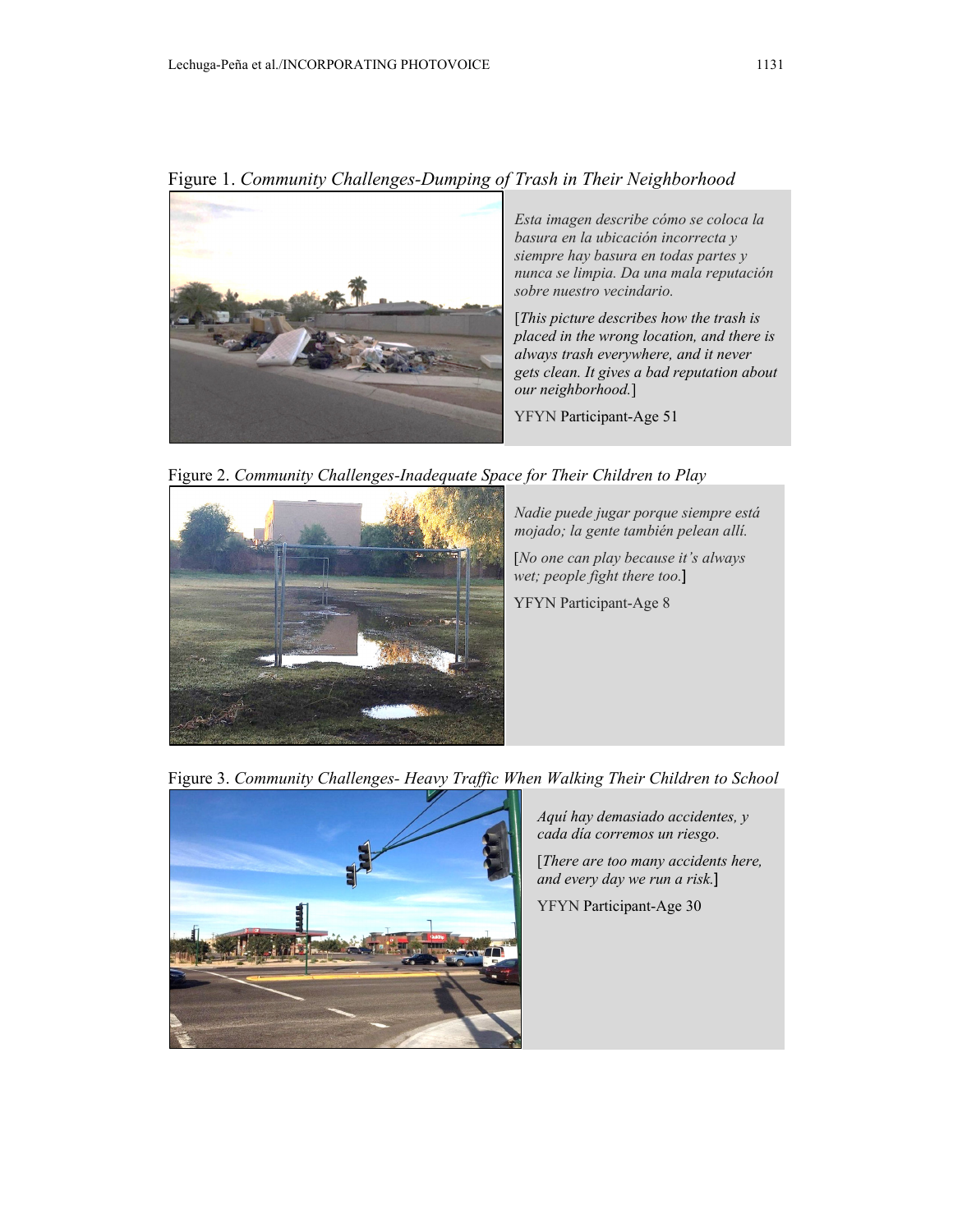Figure 4. *Community Strengths-Local Park* 



*En esta foto, hay mucha luz. Porque me gusta el parque. Que podemos jugar porque hay muchos juegos y luz. Pues porque podemos jugar "tag" y hay mucho espacio para jugar todo.*

[*In this picture, there is a lot of light. Because I like the park. That we can play because there are many games and light. Well, because we can play tag, and there is a lot of space to play everything.*]

YFYN Participant-Age 7

Figure 5. *Community Strengths-Boys & Girls Club* 



*Tenemos el club de Boys and Girls. La gente está dejando a sus hijos en un lugar seguro donde [los niños se] pueden divertirse.* 

[*We have a Boys & Girls Club nearby. People are dropping their children off in a safe place they could have fun.*]

YFYN Participant-Age 28

Figure 6. *Community Strengths-Connections With Other YFYN Families* 



*Me hace sentir emocionado y feliz a venir aquí cada semana. Me gusta ver a mis amigos.* 

[*It makes me feel excited and happy to come here every week. I like seeing my friends.*]

YFYN Participant-Age 9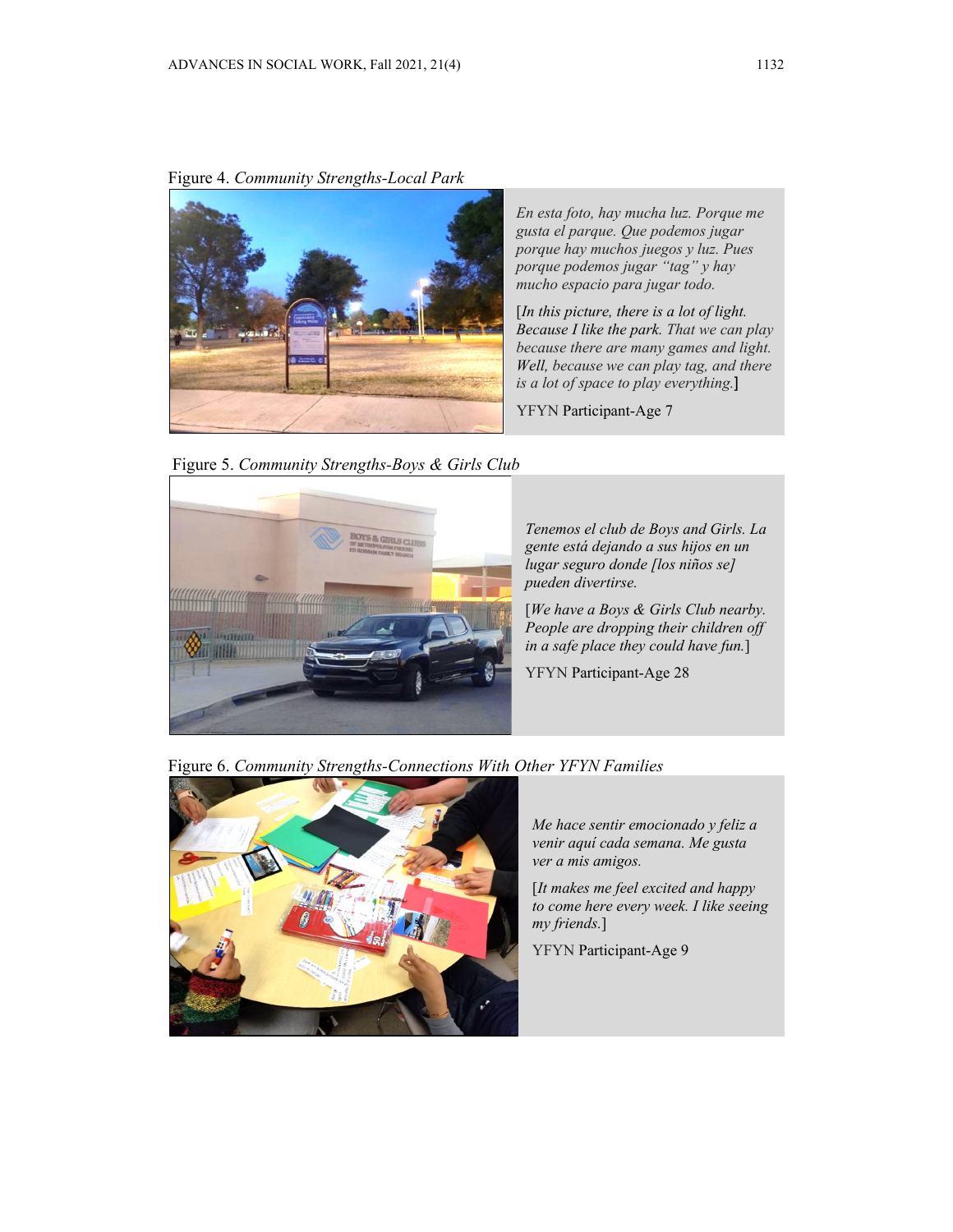## **Discussion**

This paper highlights the practice implications of integrating photovoice into YFYN, a family-based bilingual intervention. To our knowledge, there are few, if any, familybased interventions that use this community-based approach with the family as the unit of analysis, in dual-languages, in a low-income Latinx community. Photovoice methodologies provide a tool for individuals and communities experiencing marginalization to address broad concerns that directly relate to social equity (Wang  $\&$ Burris, 1997). While some studies have noted challenges with using photovoice, this approach provides an intimate look into the obstacles encountered from Latinx communities' perspective, potentially resulting in a means to a solution (Evans-Agnew et al., 2016; Torres et al., 2013). Results from our study highlight the range of methodological modifications made to accommodate community preferences and the realities of CBPR in a primarily Latinx bilingual community.

### **Challenges and Limitations**

Challenges and limitations were evident and ultimately informed the photovoice process. First, even though the YFYN facilitators were also the school social workers, it was challenging for some families to submit their photos on time. Phone calls to participants reminded them to take their photos and submit them via text or email to the lead facilitator. Second, due to the 12-week YFYN program's time limitations, only the final three sessions were dedicated to the photovoice project. Participants and facilitators each said they needed more time for each aspect of the project. Facilitators had to be creative when balancing participant approaches while making sure to finish the project in time for the community event. This time constraint may have influenced the participants' photographs and their decisions in determining their emerging themes and findings for the presentation. Third, it was necessary to facilitate the project in the participant's preferred language, adding more time for each step. While most families preferred Spanish, one family was exclusively English speaking. Therefore, all participants' instructions and materials, the focus group, and community presentations were conducted in English and Spanish. Finally, the technology available for the participant photos posed a challenge. Due to limited funding, participants agreed to use their cell phone cameras to take photos for the project. However, we realize this may have put an unexpected burden on families. While it was not an issue for most families, one family had experienced a disruption in their cellular service and relied on an outside family member's phone when taking their photographs.

## **Lessons Learned**

 First, building rapport with participants is essential to the success of community projects. YFYN staff, who were also the school social workers, had built a rapport with families before the program and over several program sessions before implementing the photovoice project. Since families had existing relationships and met weekly leading up to the photovoice project, they were much more committed and engaged in all steps of the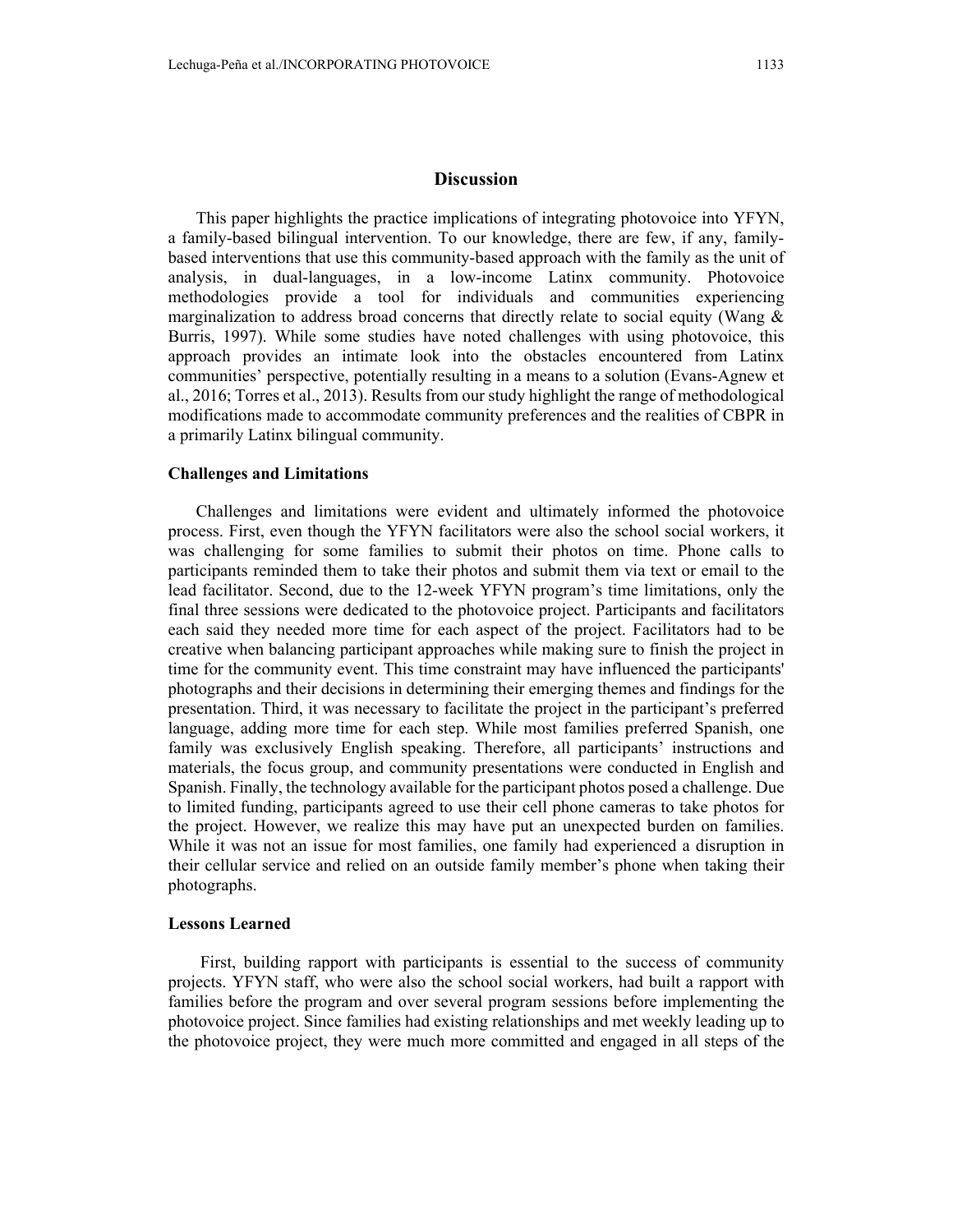process. Second, introducing the program's photovoice component including the background and method to participants during the first few sessions of YFYN created excitement and anticipation for the project. Third, although participants were given the initial prompt of identifying community strengths and challenges, it was imperative to give them the lead on all aspects of the project. Participants chose which photos they wanted to use for their photovoice display and determined the focus group's structure (working with their own family first and then coming together as a larger group). Participants also chose who from their family would present to disseminate findings during the community event (they chose their children to present, some of whom were as young as seven-years-old) and conducting the project in two languages, Spanish and English. Fourth, ensuring all family members participated in the project provided parents and children a platform for their voices to be heard as experts on their lived-community experiences. Finally, participants were encouraged to invite community stakeholders to attend the presentation and approve the community stakeholders that requested to attend, including the school principal and after-school program director and grantor of programs.

## **Implications for Social Work Education**

Social work education, research, and practice must reflect our evolving systems to work alongside clients and communities in challenging social injustices (National Association of Social Workers [NASW], 2015). This ethical principle is directly in line with the emancipatory pedagogical work of Paulo Freire (1970), which influenced Wang and colleagues' development of photovoice as a methodology. This philosophy is a practical pedagogical framework that should be deeply rooted at all levels of social work education. Photovoice provides social work educators the ability to demonstrate the intrinsic power that communities hold by centering the voices and lived experiences of the communities we serve. Acknowledgment of the community as leaders is key given the current complex social justice issues in which social work is embedded. Social work education should upend the idea that we enter communities to "save people." As Freire (1970) states, teaching is not the primary objective; instead, teachers must reciprocate the learning process by gaining insights from their students and establishing a critical dialogue; thus, community members become the teacherand social workers become the students.

### **Implications for Social Work**

*Individual Level Influence*: Given that photovoice can be taught to all individuals regardless of education or ability, it is a valuable tool to support community members in conveying issues of importance to them. Photovoice, in turn, can educate, inspire, and influence decisions that affect the individual, their family, and their community. Photovoice allows individual voices from groups that experience underrepresentation in the policy arena to frame issues using a readily accessible medium. From a research perspective, photovoice helps the researcher understand and uncover complex issues from the direct perspective of community members to accurately capture the meaning of the issues. The photovoice tool can be used with almost anhyong and gives expertise and insight into communities and worlds that professionals and outsiders cannot access.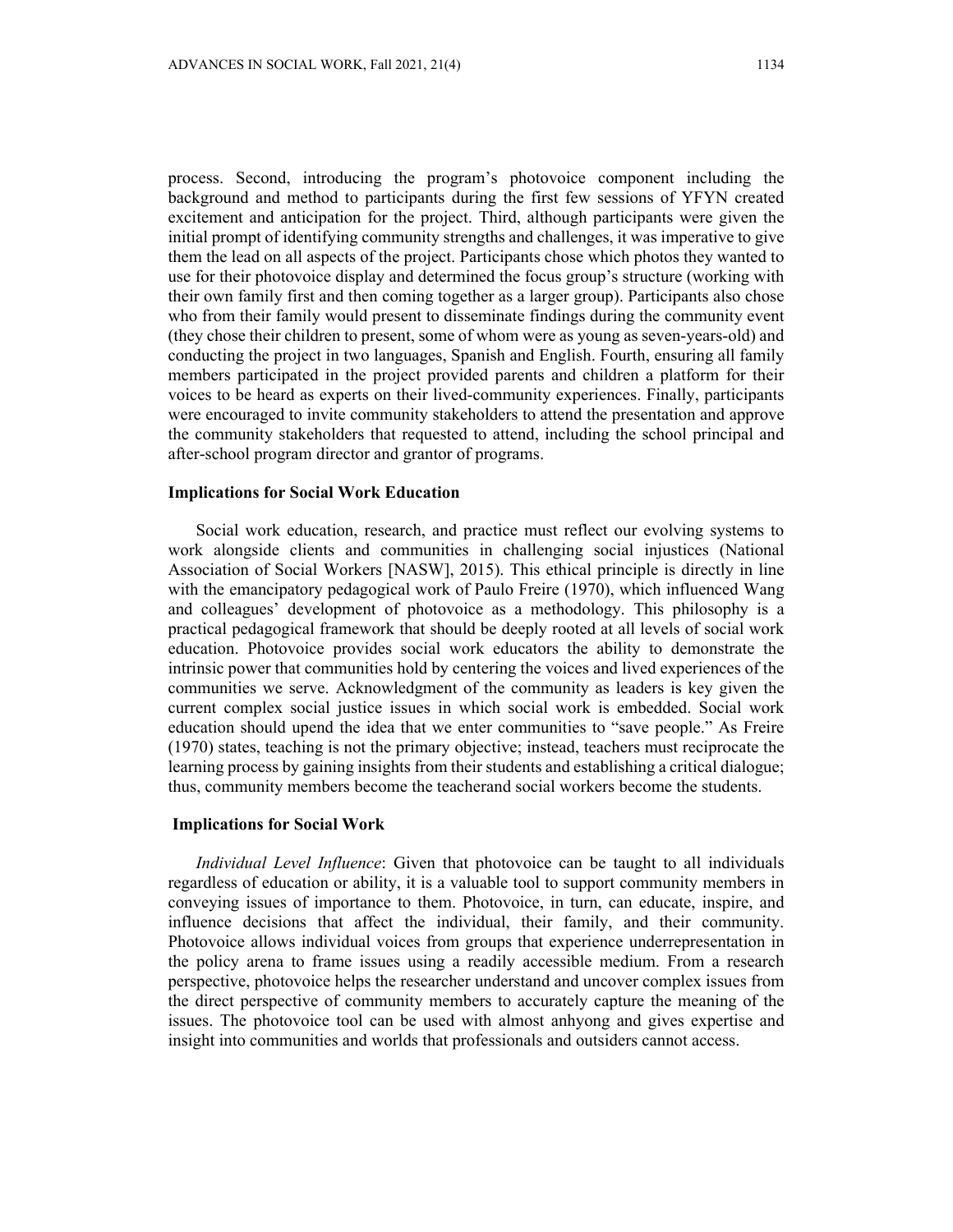*Programmatic Level Influence*: To support photovoice as a tool for community-based programs like YFYN, introducing photovoice early on in the project is essential to bolster community support. Neighborhood-based programs present many opportunities for communities experiencing marginalization and underrepresentation to collaborate with practitioners and researchers. This cross-collaboration provides focused attention on key community issues that can potentially inform social work practice and strengthen partnerships that benefit the communities that social workers serve. One of the most successful impacts of YFYN is the length of the program. YFYN began in 2012 and has worked alongside approximately 150 families in Denver, Colorado, and Phoenix, Arizona. The YFYN community-led team continues to evaluate the program and challenges the neighborhood perceptions of low-income communities. Community collaborations require a significant amount of planning, with trust being built over time. Therefore, introducing photovoice early on is essential to ensure community buy-in and support.

*Policy Level Impact*: Another significant aspect of photovoice is reaching policymakers to influence public policy. The YFYN intervention has shown effective results related to the active role community members had in the intervention. As coresearchers, they created knowledge through their photos and promoted their ideas and perception of their neighborhood. This creation of knowledge directly relates to the central tenets of photovoice, where community members are the experts about their own lived experiences. Researchers should be encouraged to work alongside the community to incorporate a policy recommendation into their project. Community members can guide these recommendations and further promote community participation. It is important to acknowledge that photovoice activities do not always result in direct policy change given the varied policy streams and timing (problems, politics, and policies) needed for a specific policy to emerge (Kingdon, 1984). However, Van Wormer's (2004) Anti-Oppressive Policy Analysis differs from the traditional policy framework in that it focuses on the structural barriers that exist and not on pathologizing the individual. This approach attempts to shape and refine policies that relate specifically to oppressed populations and even more to prevent oppression in the first place. Anti-oppressive policy focuses on the client and uses their expertise to contribute to research and policy change to attain social and economic justice. Therefore, collaborating with community members to influence local policy through photovoice can help bring their voices to the forefront. Furthermore, community collaboration is crucial in identifying the public policy problem, and this action alone is key in influencing community change.

### **Suggestions for Future Photovoice Iterations**

Photovoice is still a relatively new research methodology. There can be a learning curve when educating others about the method's validity and its ability to be a powerful research method for marginalized communities. However, photovoice can be an empowering method when added to existing programs and provides opportunities for participants and researchers to work collaboratively to identify important community issues. Recommendations for future iterations include allowing more time for the photovoice project when implemented within an existing program. The photovoice project took place during the final three sessions of YFYN, which lasted two hours each.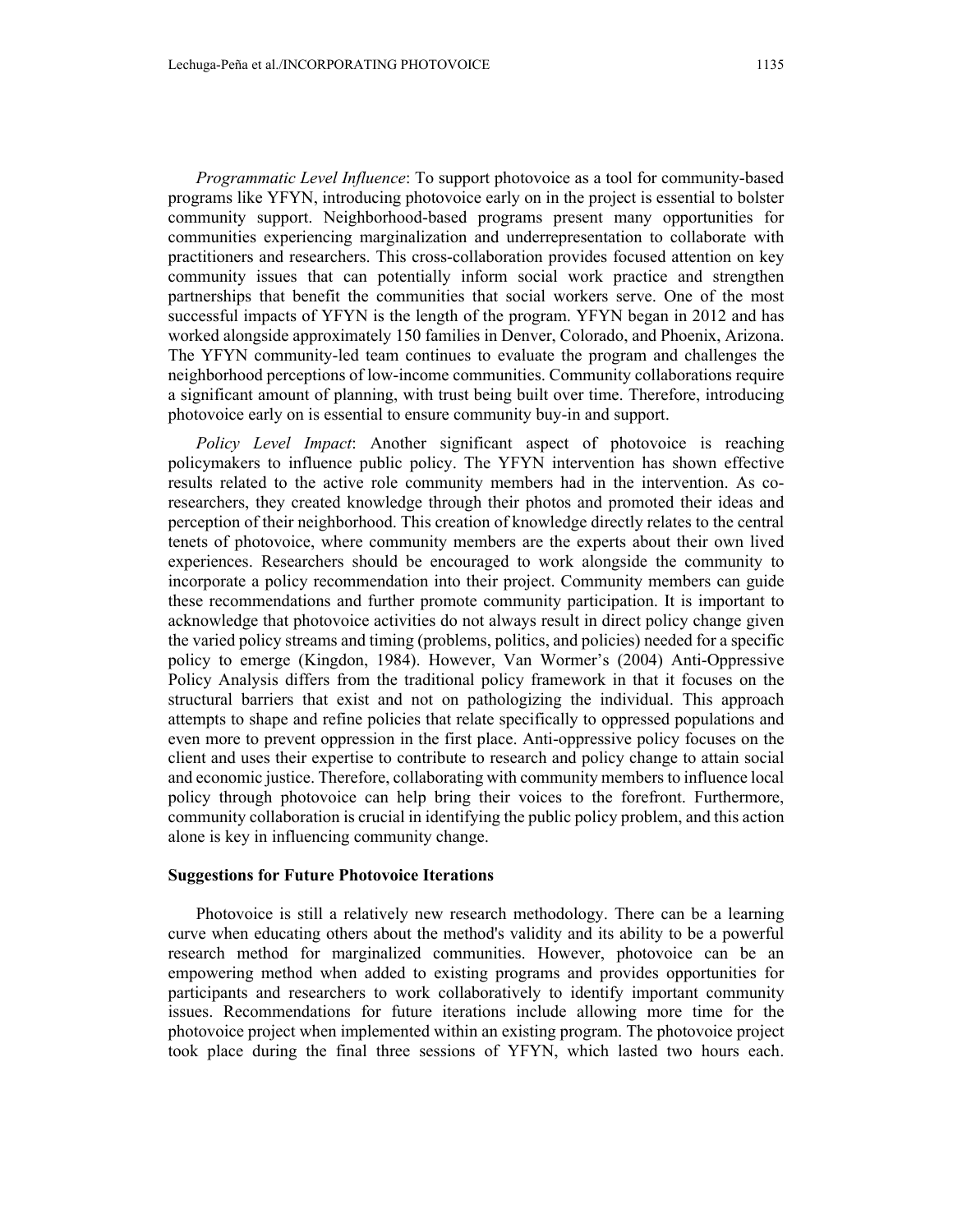Participants need more time to take photos, write their narratives during the PHOTO technique, participate in the focus groups, and create the display boards for the community presentation. Additionally, if funding had been available to purchase digital cameras, this would have prevented barriers with using mobile phone cameras. Further discussions about privacy violations and undue stress placed on families when using personal cellular phones should be considered.

The tenets of photovoice align well with social work, especially given the profession's focus on social justice (NASW, 2015). Therefore, additional iterations of this project could potentially include community awareness and attitudes about the built environment of their communities in low-income neighborhoods (Nykiforuk et al., 2011; Pruitt et al., 2018; Vásquez-Vera et al., 2019). Production of knowledge from the community rooted in their lived experience can help to reshape the narrative of Latinx families living in low-income communities. Thus, photovoice can potentially challenge stereotypes and offer counternarratives for the causes of social problems.

## **Conclusion**

This article contributes to the increasing body of research that demonstrates how community-based participatory research approaches such as photovoice are important in understanding the experiences of historically underrepresented communities in the United States, in this case, a Latinx bilingual (English and Spanish) community. Communitybased programs present many opportunities for marginalized, underrepresented communities to collaborate with practitioners and researchers around key community issues that can inform social work practice and strengthen partnerships that benefit the communities that social workers serve. This approach is a departure from conventional research where those in power with no direct lived experience define the problem for communities. Photovoice is an empowering tool and can be taught to almost anyone because they do not have to know how to read or write to participate; they only need a camera to capture a photo. The photo captured by the individual is used as a communication tool to educate, inspire, and influence decisions that affect the individual, their family, or community. Photovoice allows individuals from groups whose voice is not typically heard in the policy arena to voice their concerns through photography. The use of photovoice methodologies recognizes the commnity members as experts into their communities and worlds that professionals and outsiders lack.

### **References**

- Aber, A., Waxman, N., Khatib, A., Bamfo, A., Simon-Ogan, D., & Wilson, S. (2017). Use of photovoice to highlight environmental justice issues: The power of photography in Buzzard Point, Washington, DC. *Environmental Justice*, *10*(2), 36- 42. https://doi.org/10.1089/env.2016.0042
- Alcazar, L., Raber, M., Lopez, K., Markham, C., & Sharma, S. (2017). Examining the impact of a school-based fruit and vegetable co-op in the Hispanic community through documentary photography. *Appetite,116*(1), 115-123. https://doi.org/10.1016/j.appet.2017.04.025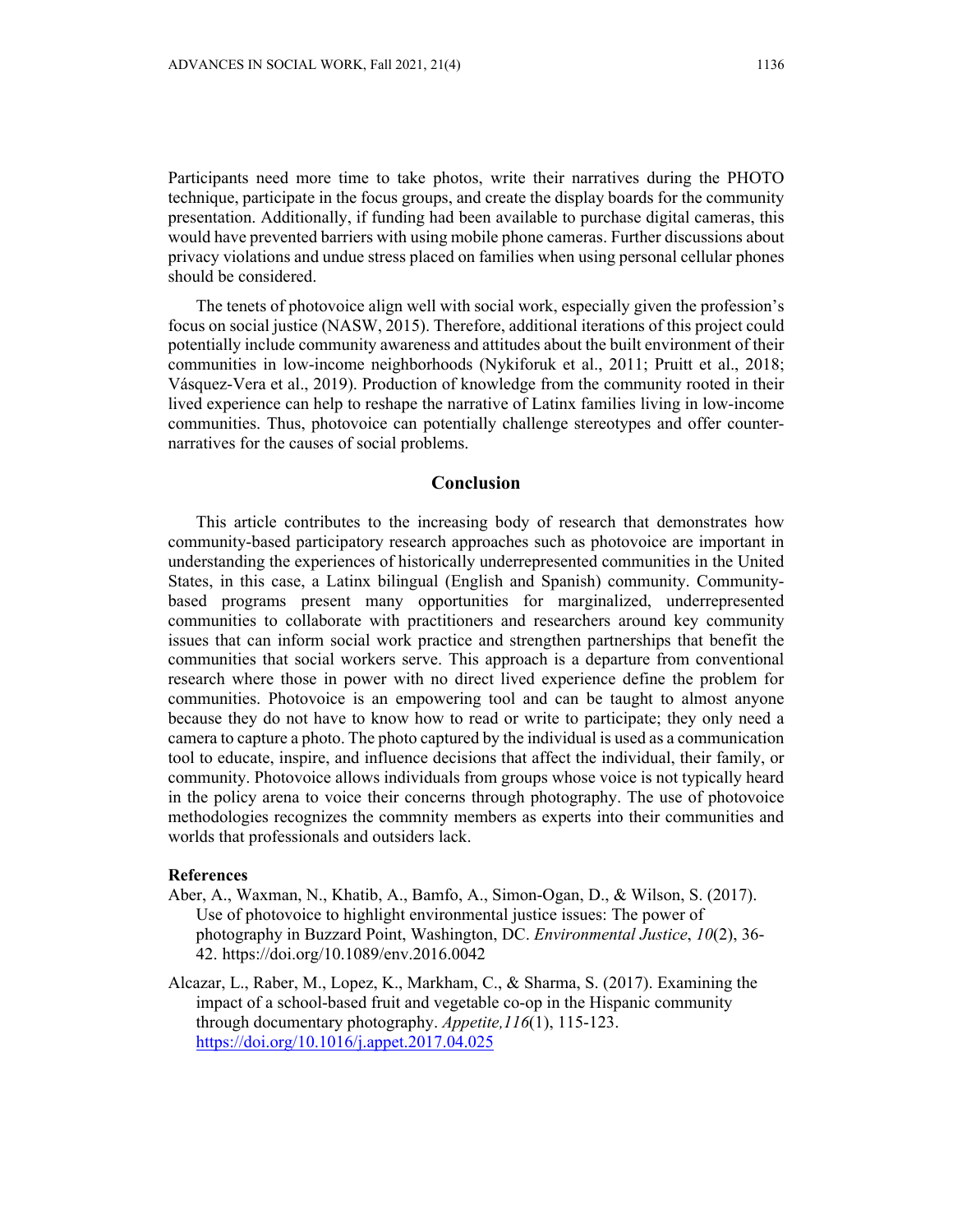- Bredesen, J. A., & Stevens, M. S. (2013). Using photovoice methodology to give voice to the health care needs of homeless families. *American International Journal of Contemporary Research*, *3*(3), 1-12.
- Brisson, D., Lechuga-Peña, S., Mattocks N., Plassmeyer, M., & McCune, S. (2019). Effects of the Your Family, Your Neighborhood intervention on neighborhood social processes. *Social Work Research*, *4*(3) 235-246. https://doi.org/10.1093/swr/svz020
- Catalani, C. & Minkler, M. (2010). Photovoice: A review of the literature in health and public health. *Health Education & Behavior*, *37*(3), 424-451. https://doi.org/10.1177/1090198109342084
- Centers for Disease Control and Prevention. (2011). *Principles of community engagement*  (2nd ed.). https://www.hsdl.org/?view&did=751491
- Duffy, L. R. (2010). Hidden heroines: Lone mothers assessing community health using photovoice. *Health Promotion Practice*, *11*(6), 788-797. https://doi.org/10.1177/1524839908324779
- Evans-Agnew, R. N., Robin, A., & Postma, R. N. (2016). "Mi niño con asma": Hispanic/Latina mothers, environmental justice, and photovoice at the front lines of the asthma epidemic. *Journal of Health Disparities Research and Practice*, *9*(1), 109-135.
- Freire, P. (1970). *Pedagogy of the oppressed*. Continuum Publishing.
- Gennetian, L. A., Sanbonmatsu, L., Katz, L. F., Kling, J. R., Sciandra, M., Ludwig, J., & Kessler, R. C. (2012). The long-term effects of moving to opportunity on youth outcomes. *Cityscape, 14*(2), 137-167. https://doi.org/10.3386/w18772
- Harley, D. (2015). Perceptions of hopelessness among low-income African-American adolescents through the lens of photovoice. *Journal of Ethnic & Cultural Diversity in Social Work, 24*(1), 18-38. https://doi.org/10.1080/15313204.2014.915780
- Hergenrather, K., Rhodes, S., Cowan, C., Bardhoshi, G., & Pula, S. (2009). Photovoice as community-based participatory research: A qualitative review. *American Journal of Health Behavior*, *33*(6), 686-698. https://doi.org/10.5993/ajhb.33.6.6
- Israel, B. A., Coombe, C. M., Cheezum, R. R., Schulz, A. J., McGranaghan, R. J., Lichtenstein, R., Reyes, A. G., Clement, J., & Burris, A. (2010). Community-based participatory research: A capacity-building approach for policy advocacy aimed at eliminating health disparities. *American Journal of Public Health*, *100*(11), 2094- 2102. https://doi.org/10.2105/ajph.2009.170506
- Jarldorn, M. (2019). *Photovoice handbook for social workers: Method, practicalities and possibilities for social change*. Springer International Publishing. https://doi.org/10.1007/978-3-319-94511-8
- Kawachi, I., Subramanian, S. V., & Kim, D. (2008). *Social capital and health*. Springer.
- Keller, J. (2011). Experiences of public housing residents following relocation: Explorations of ambiguous loss, resiliency, and cross-generational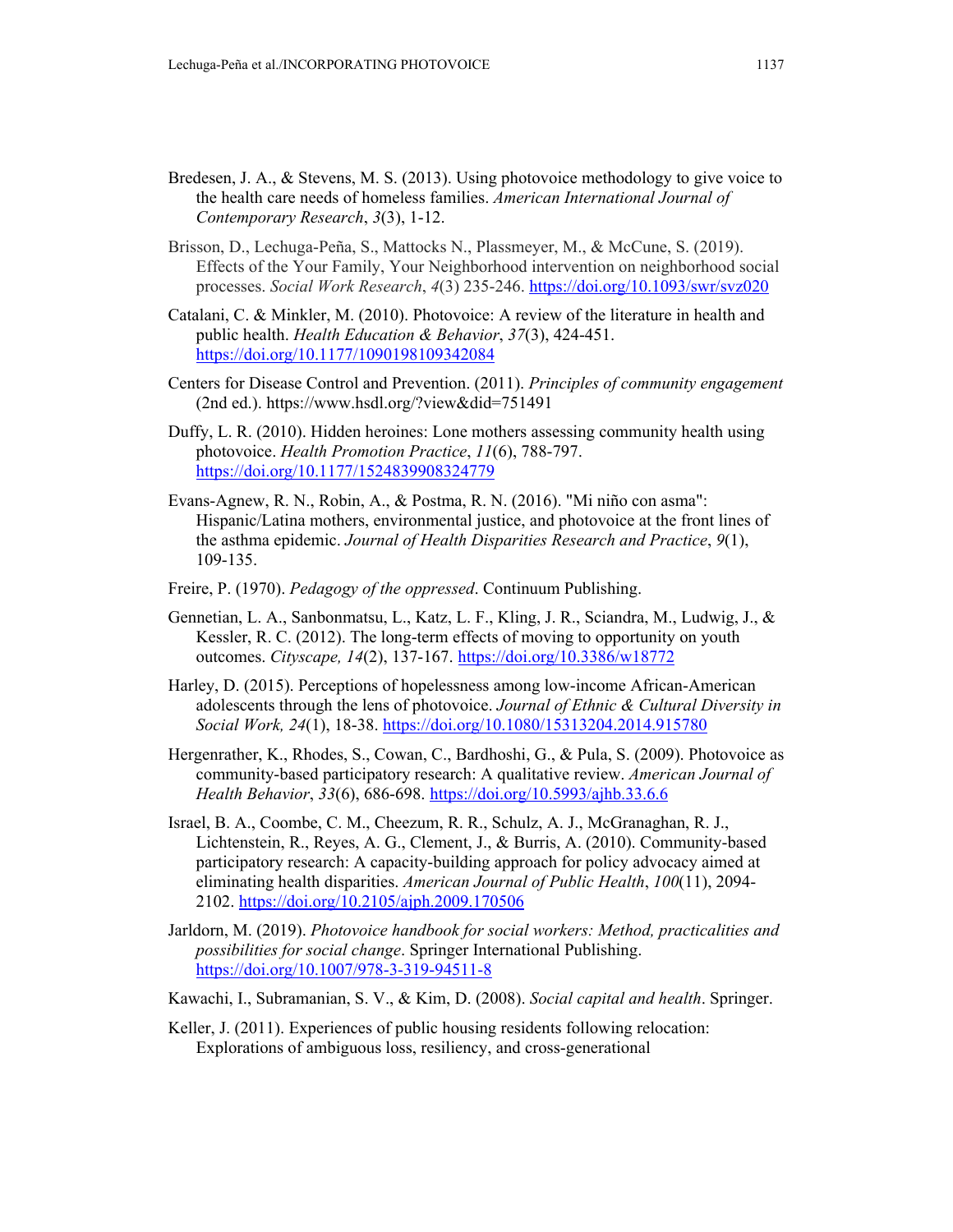perspectives. *Journal of Poverty*, *15*(2), 141-163. https://doi.org/10.1080/10875549.2011.563170

Kia‐Keating, M., Santacrose, D., & Liu, S. (2017). Photography and social media use in community‐based participatory research with youth: Ethical considerations. *American Journal of Community Psychology*, *60*(3-4), 375-384. https://doi.org/10.1002/ajcp.12189

Kingdon, J. W. (1984). *Agendas, alternatives, and public policies*. Little, Brown.

- Lechuga-Peña, S., & Brisson, D. (2018a). Your Family, Your Neighborhood: Results from a feasibility and acceptability study of parent engagement in project-based housing. *Journal of Community Practice*, *26*(4), 459-470. https://doi.org/10.1080/10705422.2018.1521353
- Lechuga-Peña, S., & Brisson, D. (2018b). Barriers to school-based parent involvement while living in public housing: A mother's perspective. *Qualitative Report, 23*(5), 1176-1187. https://doi.org/10.46743/2160-3715/2018.3062
- Lennon-Dearing, R. & Hirschi, M. (2019). A photovoice empowerment intervention for women living with HIV. *Journal of HIV/AIDS and Social Services, 18*(4), 347-366. https://doi.org/10.1080/15381501.2019.1658683
- Leung, M., Agaronov, A., Entwistle, T., Harry, L., Sharkey-Buckley, J., & Freudenberg, N. (2017). Voices through cameras: Using photovoice to explore food justice issues with minority youth in East Harlem, New York. *Health Promotion Practice, 18*(2), 211-220. https://doi.org/10.1177/1524839916678404
- Lin, N. (2001). *Social capital: A theory of social structure and action*. Cambridge University Press.
- Madrigal, D., Salvatore, A., Casillas, G., Casillas, C., Vera, I., Eskenazi, B., & Minkler, M. (2014). Health in my community: Conducting and evaluating photovoice as a tool to promote environmental health and leadership among Latino/a youth. *Progress in Community Health Partnerships:Research, Education, and Action*, *8*(3), 317-329. https://doi.org/10.1353/cpr.2014.0034
- Mitchell, F.M. (2018). "Water is life": Using photovoice to document American Indian perspectives on water and health. *Social Work Research*, *42*(4), 277-289. https://doi.org/10.1093/swr/svy025
- Minkler, M. (2005). Community-based research partnerships: Challenges and opportunities. *Journal of Urban Health, 82*(2), ii3-ii12. https://doi.org/10.1093/jurban/jti034
- National Association of Social Workers. (2015). *Standards and indicators for cultural competence in social work practice*. NASW Press. https://www.socialworkers.org/LinkClick.aspx?fileticket=7dVckZAYUmk%3d&port alid=0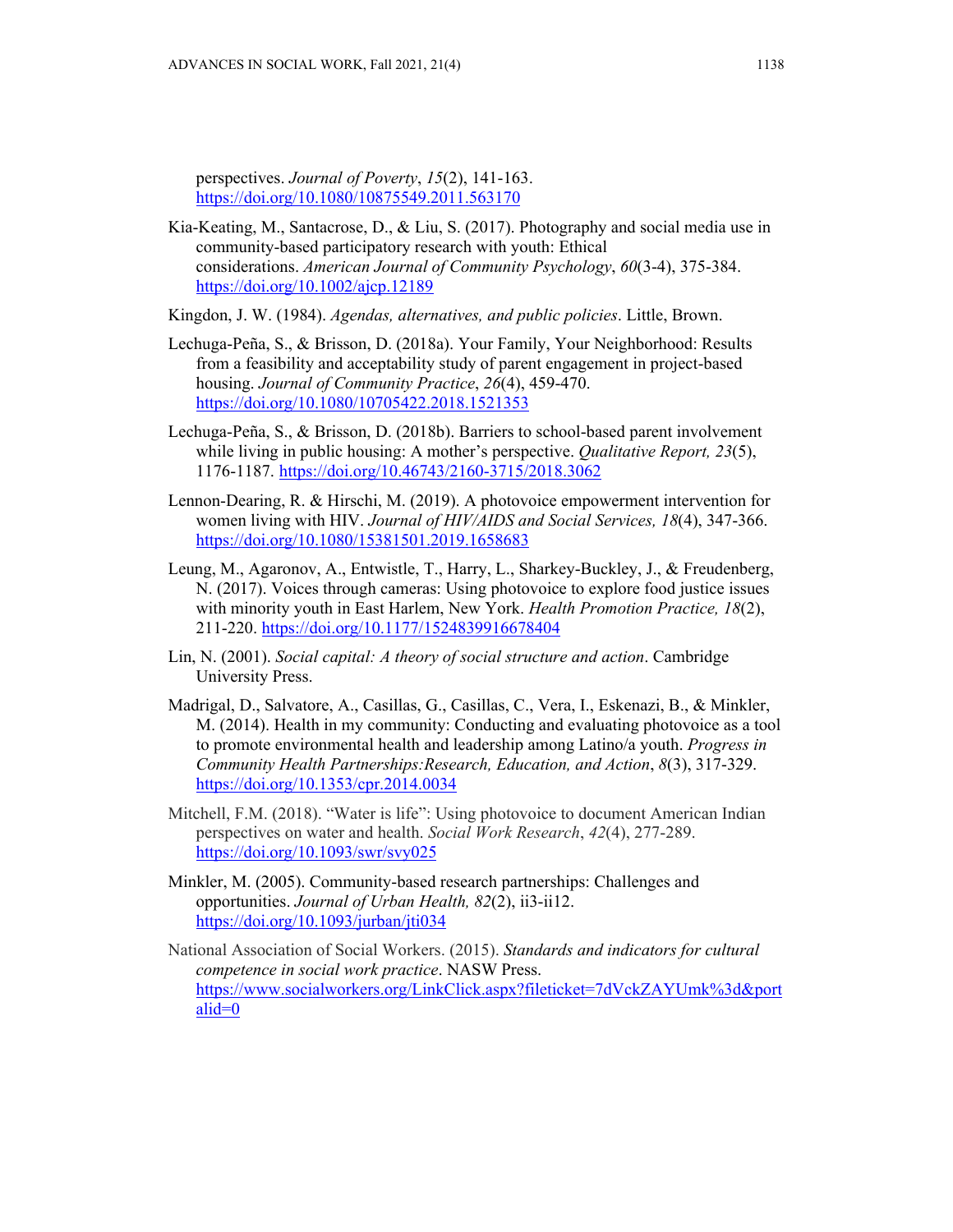- Noone, J., Sullivan, M., McKinnis, N. C., Allen, T. L., Regalado, C., & Esqueda, T. (2016). Latino youth participation in community-based participatory research to reduce teen pregnancy disparities. *Children and Youth Services Review*, *63*, 36-39. https://doi.org/10.1016/j.childyouth.2016.02.011
- Nykiforuk, C. I., Vallianatos, H., & Nieuwendyk, L. M. (2011). Photovoice as a method for revealing community perceptions of the built and social environment. *International Journal of Qualitative Methods*, *10*(2), 103-124. https://doi.org/10.1177/160940691101000201
- Pruitt, A. S., Barile, J. P., Ogawa, T. Y., Peralta, N., Bugg, R., Lau, J., Lamberton, T., Hall, C., & Mori, V. (2018). Housing first and photovoice: Transforming lives, communities, and systems. *American Journal of Community Psychology*, *61*(1-2), 104-117. https://doi.org/10.1002/ajcp.12226
- Rahman, R., Ghesquiere, A., Spector, A. Y., Goldberg, R., & Gonzalez, O. M. (2020). Helping the helpers: A photovoice study examining burnout and self-care among HIV providers and managers. *Human Service Organizations: Management, Leadership and Governance, 44*(3), 244-265. https://doi.org/10.1080/23303131.2020.1737293
- Sampson, R. J., Raudenbush, S. W., & Earls, F. (1997). Neighborhoods and violent crime: A multilevel study of collective efficacy. *Science, 277*(5328), 918-924. https://doi.org/10.1126/science.277.5328.918
- Shaffer, R. (1983). *Beyond the dispensary*. African Medical and Research Foundation. https://www.cabdirect.org/cabdirect/abstract/19852023923
- Torres, M. E., Meetze, E. G., & Smithwick-Leone, J. (2013). Latina voices in childhood obesity: A pilot study using photovoice in South Carolina. *American Journal of Preventive Medicine*, *44*(3), S225-S231. https://doi.org/10.1016/j.amepre.2012.11.020
- Van Wormer, K. S. (2004). *Confronting oppression, restoring justice: From policy analysis to social action*. Council on Social Work Education. https://doi.org/10.1177/1468017314535537
- Vásquez-Vera, H., Fernández, A., Novoa, A. M., Delgado, L., Barcala, J., Macías, C., & Borrell, C. (2019). Our lives in boxes: Perceived community mediators between housing insecurity and health using a PHOTOVOICE approach. *International Journal for Equity in Health*, *18*(1), 1-14. https://doi.org/10.1186/s12939-019-0943-0
- Wallerstein, N. & Duran, B. (2010). Community-based participatory research contributions to intervention research: The intersection of science and practice to improve health equity. *American Journal of Public Health*, *100*(S1), S40-S46. https://doi.org/10.2105/ajph.2009.184036
- Wang, C., Burris, M., & Xiang, Y. (1996). Chinese village women as visual anthropologists: A participatory approach to reaching policymakers. *Social Science and Medicine, 42*(10), 1391-1400. https://doi.org/10.1016/0277-9536(95)00287-1